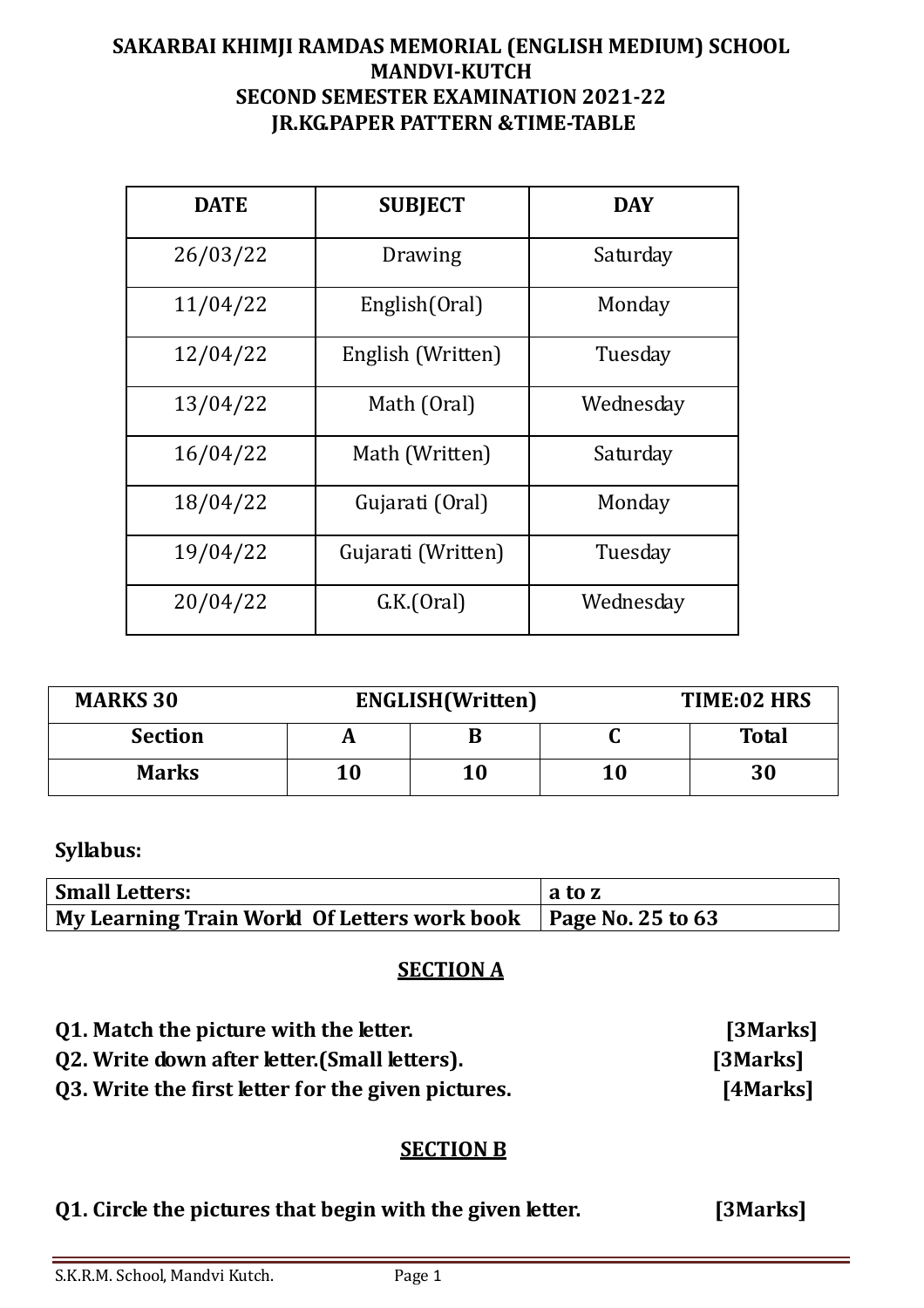| Q3. Cross the odd ones                              | $\sim$ $\sim$ $\sim$ $\sim$ $\sim$ $\sim$ $\sim$ $\sim$<br>[4Marks] |  |
|-----------------------------------------------------|---------------------------------------------------------------------|--|
| <b>SECTION C</b>                                    |                                                                     |  |
| 01. Match the capital letter with its small letter. | [3 Marks]                                                           |  |
| Q2 Circle the small letters from the given letters  | [3Marks]                                                            |  |
| Q3. Circle the correct first letter.                | [4Marks]                                                            |  |

# **ENGLISH(Oral) MARKS:20**

- **Identification of small letters.(a to z)**
- **See the picture and identify the first letter**
- **Identification of Two letter words. (As mentioned in Syllabus)**
- **Rhymes-(1) Teddy bear(Rhyme Book Pg No.24) (2) Bits of Paper(Rhyme Book Pg No.28)**
- **Story: The Thirsty Crow**

| <b>MARKS: 30</b> | <b>MATH</b> (Written) |    | TIME:02 HRS  |
|------------------|-----------------------|----|--------------|
| <b>Section</b>   |                       |    | <b>Total</b> |
| <b>Marks</b>     | 10                    | 10 | 30           |

# **Syllabus:**

| <b>Numbers</b>                            | 01 to 50                     |
|-------------------------------------------|------------------------------|
| <b>Number Names</b>                       | $1(ONE)$ to $10(TEN)$        |
| <b>MY Learning Train World Of Numbers</b> | Page No. 41 to 54            |
| <b>Workbook</b>                           |                              |
| Grafalco Pre-School Numbers (1 to 50)     | Page No.25,28 to 53,62 to 65 |

### **SECTION A**

- **Q1. Fill in the boxes with 'after' numbers.(Number 1 to 50) [3Marks]**
- **Q2. Fill in the boxes with between numbers.(Number 1 to 50) [3Marks]**

**Q3. Look at the picture. Write the correct number of items in the boxes.** 

 **[4Marks]** 

### **SECTION B**

**Q1. Fill in the boxes with'before' numbers.(Numbers 1 to 20). [3Marks]** 

**Q2. Write down missing letters. [3Marks]**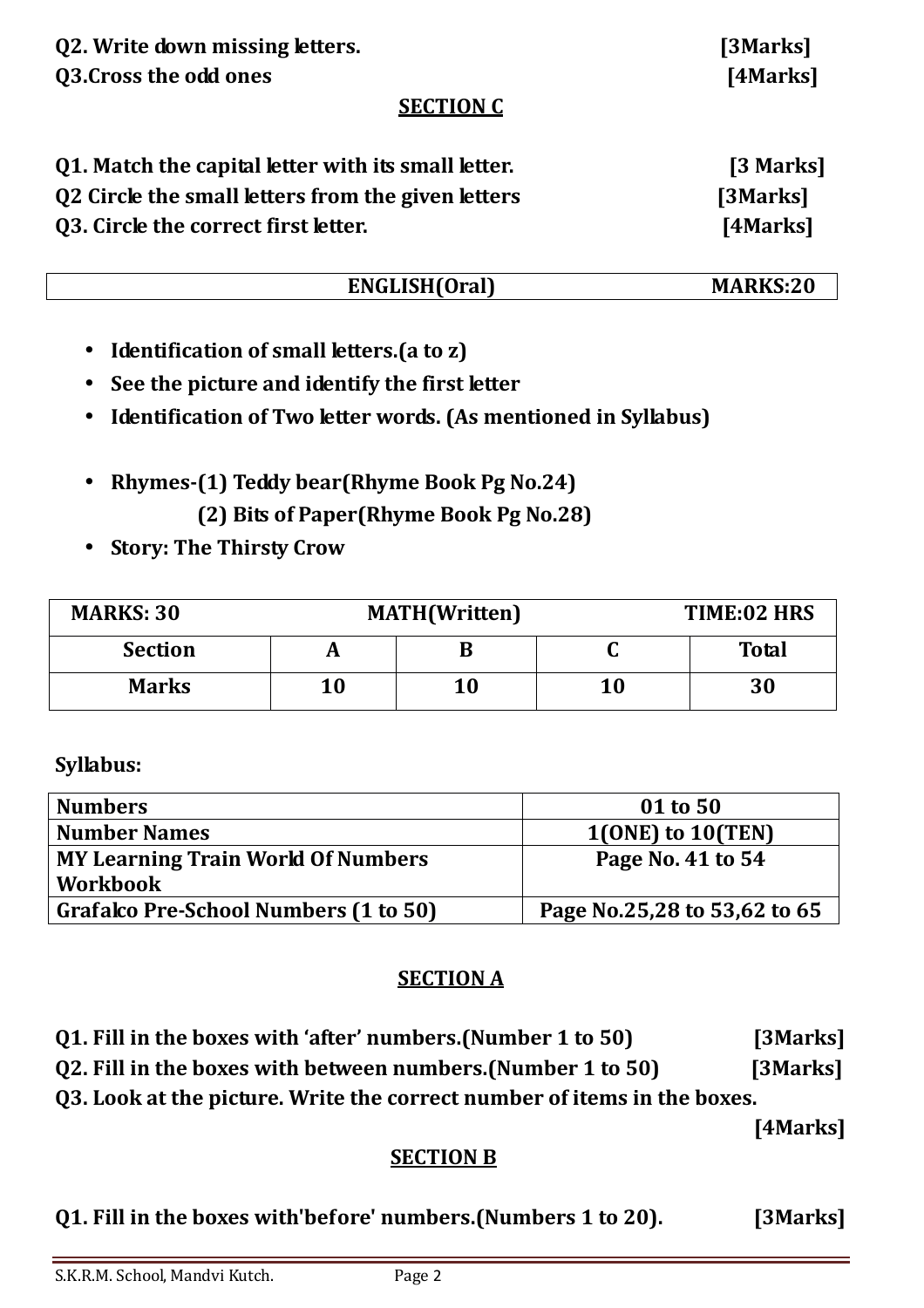| Q2. Match the following.                          |  |
|---------------------------------------------------|--|
| Q3. Circle the specified thing.(e.g-Pg No- 47,48) |  |

[3Marks] **[4Marks]** 

### **SECTION C**

| Q1. Cross out the odd ones.               | [3Marks] |
|-------------------------------------------|----------|
| Q2. Circle the specified numbers.         | [3Marks] |
| Q3. Write number names for given numbers. | [4Marks] |

| Math(Oral) | Marks:20 |
|------------|----------|
|            |          |

- **Number Names-1(One) to 10(Ten)**
- **Count the given objects**
- **Identify the given numbers (01 to 50)**
- **Speak out the number line asked (1 to 50) Concepts:(1)One-Many(2)Short-Long(3) Thick-Thin (4) Up-down(5) More-Less (6) Short-tall**

| $\blacksquare$<br>$\mathbf{z}$<br>--- -<br>$\overline{\phantom{0}}$<br>$\blacksquare$<br>1 І<br>$\mathbf{v}$ | M<br>.<br>_______ |
|--------------------------------------------------------------------------------------------------------------|-------------------|
|                                                                                                              |                   |

**Names of Animals:** 

- **Domestic/Farm animals (My Learning Train world Around Me workbook-Pg No.34)**
- **Wild animals (My Learning Train world Around Me workbook -Pg No.35)**

**Names of Vehicles:(Land,Water,Air)** 

• **Train,Bicycle,car,ship,boat,yacht,airplane,helicopter,hot air balloon** 

**Names of Flowers:** 

• **Rhyme book page No.34** 

**Names of Birds:** 

- **Rhyme book page No.34**
- **Name Community Helpers:** 
	- **My Learning Train world Around Me workbook -Page No.30**

**Identify the Picture:** 

• **My Learning Train world Around Me workbook-Page No.44 to 47**